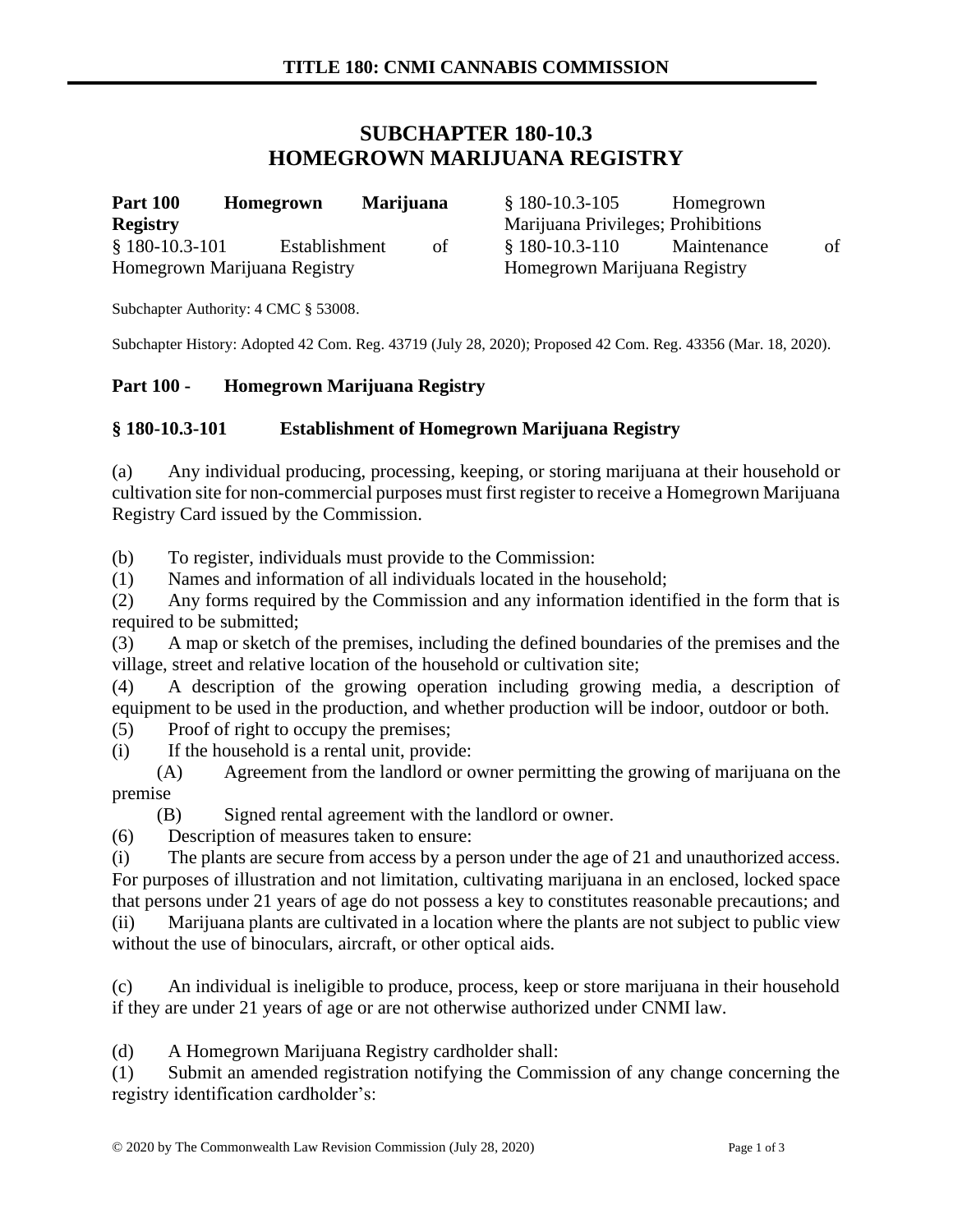(i) Name

(ii) Location of residence

(iii) Description of the growing operation used in the production.

(e) The Commission shall:

(1) On the date on which the Commission receives an application described in subsection (2) of this section, issue a Homegrown Marijuana Registry card to the applicant verifying that the authority received the complete registration information under subsection of this section and that the information provided meets the requirements listed under 4 CMC § 53012; and

(2) Update the Homegrown Marijuana Registry following the issuance of the Homegrown Marijuana Registry card.

Modified, 1 CMC § 3806(a), (g).

History: Adopted 42 Com. Reg. 43719 (July 28, 2020); Proposed 42 Com. Reg. 43356 (Mar. 18, 2020).

## **§ 180-10.3-105 Homegrown Marijuana Privileges; Prohibitions**

(a) Individuals registered under the Homegrown Marijuana Registry and in possession of a Homegrown Marijuana Registry Card may:

(1) Produce, process, keep or store homegrown marijuana at a household for non-commercial purposes by one or more persons 21 years of age and older, if

(i) the total of homegrown marijuana at the household or cultivation site does not exceed six (6) mature marijuana plants and no more than twelve (12) immature plants at any time.

(2) Produce, process, keep or store useable marijuana at a household for non-commercial purposes by one or more persons 21 years of age or older, if:

(i) The total amount of usable marijuana at the household or cultivation site does not exceed eight (8) ounces of useable marijuana at any time.

(3) Produce, process, keep or store homegrown marijuana at a household for non-commercial purposes by a medical marijuana patient or the patient's caregiver who may exceed the six (6) mature marijuana plant limit but not more than twelve (12) mature plants and twenty four (24) immature plants should the patient's physician deem it necessary and practical for the effective treatment of the medical marijuana patient; provided that any additional marijuana produced by the person's marijuana plants in excess of one (1) ounce of marijuana or eight (8) ounces of useable marijuana must remain in the same secure location where the marijuana was cultivated or secured at a person's household and such person holds a homegrown marijuana registry card issued by the Commission, and a document with a physician statement recommending the use of marijuana for medicinal use showing the name of the patient or the caregiver.

(4) Make, process, keep or store marijuana products at a household by one or more persons 21 years of age and older, that are properly identified and properly secured to ensure in an enclosed, locked space that persons under 21 years of age do not possess a key.

(5) Deliver, possess, transport or gift not more than one (1) ounce of any usable marijuana at any given time by a person 21 years of age and older to another person 21 years of age or older for non-commercial purposes.